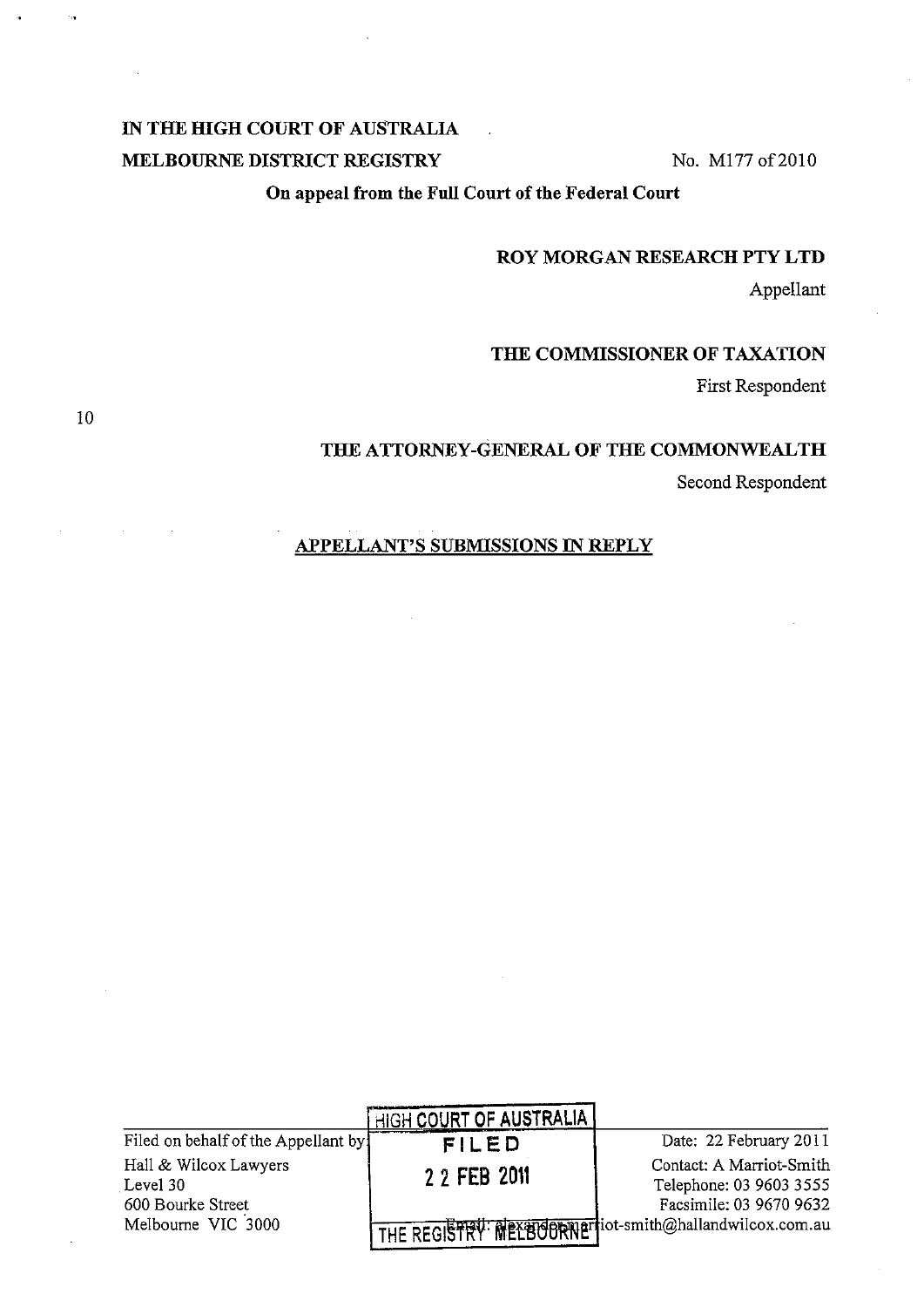1. These submissions are suitable for publication on the internet.

# Payment into the CRF1 is not *conclusive* of whether a tax imposed for **public** purposes

- 2. First, contrary to the Attorney-General's submission.<sup>2</sup> the fact that the proceeds of the SG charge are paid into the CRF does not conclusively establish that it is imposed for public purposes.
	- (1) In *Luton v Lessels*,<sup>3</sup> this Court had regard to the payments made by the Commonwealth, as well as payments made to the Commonwealth, in concluding that the exaction was not a "tax".
- (a) The Appellant submits that the proper analysis of *Luton v Lessels* is that the 10 exaction in that case was not imposed for public purposes, even though proceeds were paid into the CRF (see further below).4
	- (b) The Appellant's argument therefore does not depend on establishing that a payment made for the benefit of an employee under Part 8 of the SGAA is the "same" money as money paid into the CRF by an employer.<sup>5</sup> Rather, consistently with *Luton v Lessels,* the Applicant contends that the SG charge takes its character from the whole of the superannuation guarantee scheme.
- (2) The Appellant submits that *Luton v Lessels* is an example of a broader principle that an exaction will not be for "public purposes" if its purpose is to confer a private and direct benefit on a person or group.<sup>6</sup> That private and direct benefit 20 can only be determined by considering the nature of payments out of CRF.<sup>7</sup> For that reason, the SG charge should be analysed on the footing that Part 8 of the  $SGAA$  is valid.<sup>8</sup>
	- 3. The Attorney-General cites several Canadian authorities for the proposition that the "public purposes" requirement merely emphasises that taxation involves exacting money to service the ends of government.<sup>9</sup>
		- (1) So much may be accepted; however, this is a very different proposition from saying that payment into the CRF conclusively establishes that an exaction is for public purposes. An exaction that has the purpose of conferring a private and

 $\mathbf{1}$ The Appellant uses the same abbreviations as in its summary of argument dated 1 February 2011 (Appellant summary).

<sup>2</sup>  Submissions of the Attorney-General dated 15 February 2011 (A-G summary), para 38.

 $\overline{\mathbf{3}}$ (2002) 210 CLR 333 at [60] (Gaudron and Hayne JJ), [178] (Callinan J); Appellant summary, para 44.

<sup>4</sup>  Appellant summary, para 30.

<sup>5</sup>  Appellant summary, para 44. However, the Appellant does contend that the payments by the Commonwealth can be seen, in substance, as having come from the employer: cf A-G summary, para 28.

<sup>6</sup>  See *Tape Manufacturers* (1993) 176 CLR 480 at 509 (Mason CJ, Brennan, Deane and Gaudron JJ).

<sup>7</sup>  Cf A-G summary, paras 6 and 25.

 $\boldsymbol{8}$ Cf A-G summary, para 29.

<sup>9</sup>  See A-G summary, paras 31-36, particularly *Lawson* v *Interior Tree Fruit and Vegetable Committee of Direction* [1931] SCR 357.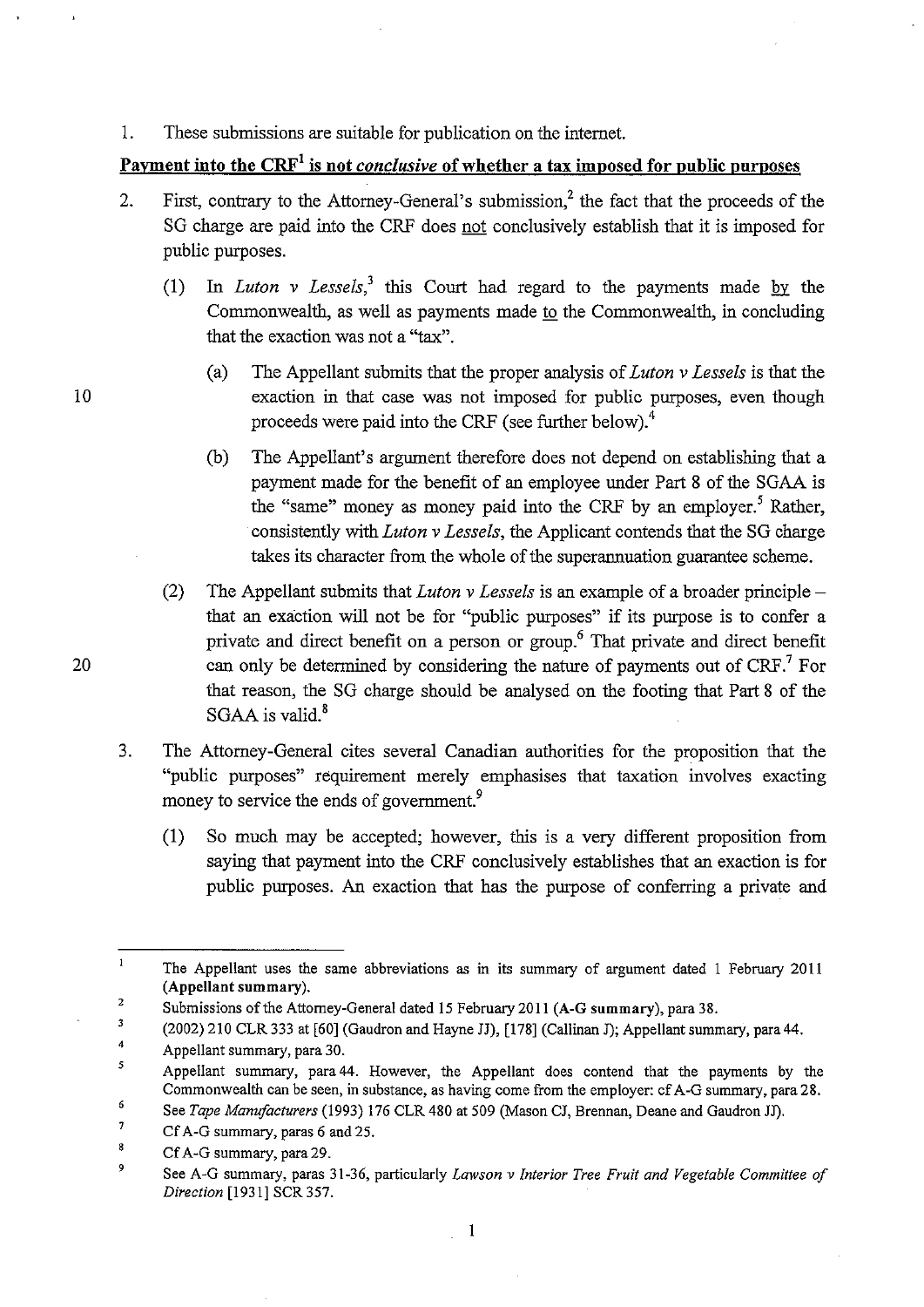direct benefit on a person or group by compulsory transfer of money from one person for the benefit of another is not servicing the ends of government. 10

- (2) It should also be noted that this line of cases in Canada establishes a different proposition  $-$  in Canada, an exaction is only a "tax" if it has the purpose of raising  $r^2$  revenue.<sup>11</sup> Thus, for example, Canadian cases distinguish between a "tax" and a "regulatory fee" (which has a principal purpose of guiding behaviour, rather than raising revenue).<sup>12</sup>
- (3) In *Tape Manu/acturers,13* the majority of this Court rejected the approach taken in the Canadian and United States cases, including the case of *Massey-Ferguson*  10 *Industries Ltd* v *Government o/Saskatchewan*l4 cited by the Attorney-General.

# **Appellant's argument depends on more than "revenue neutrality"**

- 4. The Appellant accepts that there is nothing unconstitutional about revenue-neutrality *per se;*<sup>15</sup> however, the Appellant does not rely simply on the direct correspondence between the amount of SG charge paid into CRF and the amounts paid out under Part 8 of the SGAA. In addition, the Appellant relies on the facts that: (a) the payment made for the benefit of an employee reflects his or her individual circumstances (and is not calculated or disbursed at a group level); (b) the obligation to pay arises out of, and from, a pre-existing private relationship (here, an employment relationship); and (c) an employee can enforce a payment for his or her benefit.<sup>16</sup>
- 20 5. The legislative schemes referred to in footnote 93 of the A-G summary do not have these additional features  $-$  unlike those Acts, the SG charge is not simply funding a "specific category" of spending. In any event, the fact that the SG charge does not have a revenue-raising purpose is a relevant factor, favouring the view that it is not a tax.<sup>17</sup>

# **Purpose of creating incentive for employers only goes to public interest, not public purposes**

- 6. Secondly, the fact that the SG charge creates an incentive for employers to make superannuation contributions to their employees only establishes that it is in the public interest, whereas the concept of "public purposes" is narrower.
- 7. The Appellant contends that an exaction will not be for "public purposes" if its purpose is to confer a private and direct benefit on a person or group. Although this argument is

2

30

IQ Appellant summary, para 41. See SGAA, s 63B(I). As in *Luton* v *Lessels,* the interposition of the CRF between the employer and employee does not alter the character of the scheme.

<sup>11</sup>  See eg *Re Eurig Estate* [1998]2 SCR 565 at [19]-[20], explaining the "public purposes" requirement from *Lawson.* See also *Luton* v *Lessels* (2002) 210 CLR 333 at [117] (Kirby J).

<sup>12</sup>  See eg *Connaught Ltd* v *Canada (Attorney-General)* [2008]1 SCR 131 at [22]-[23]; *Westbank First Nation* v *British Columbia Hydro and Power Authority* [1999]3 SCR 134 at [17].

<sup>13</sup>  (1993) 176 CLR 480 at 503.

<sup>14</sup>  [1981] 2 SCR 413; A-G summary, para 36.

<sup>15</sup>  Cf A-G summary, para 50.

<sup>16</sup>  Appellant summary, para 42.

<sup>17</sup>  Appellant summary, paras 49 and 50.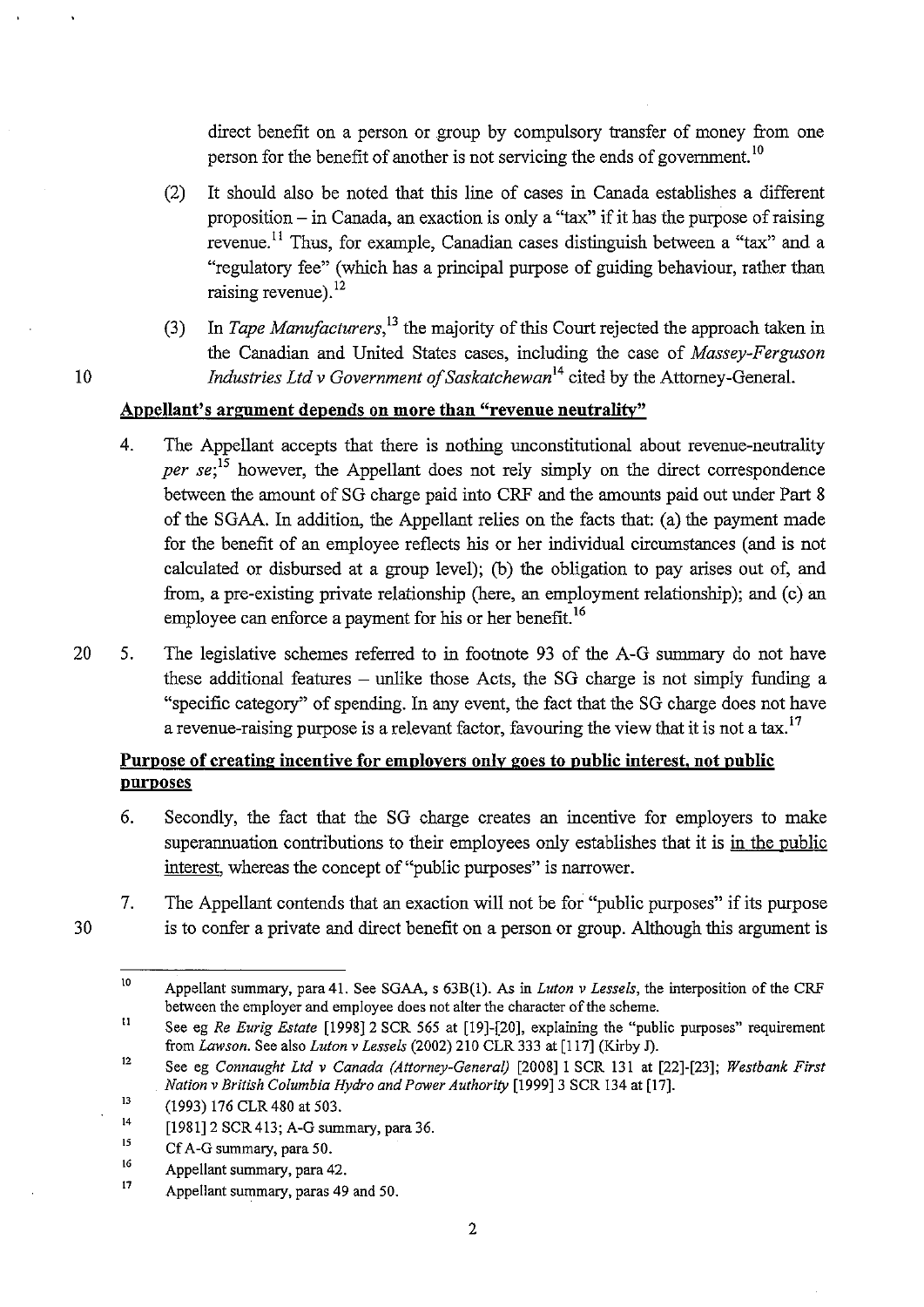contrary to statements by the majority in *Tape Manufacturers,18* it is supported by *Luton*  v *Lessels. <sup>19</sup>*

- 8. Moreover, the Appellant's argument is wholly consistent with *Northern Suburbs?O* 
	- (1) The statutory scheme in that case was different from the SGAA and the SG Charge Act, because there was no direct correlation (or, indeed, any correlation<sup>21</sup>) between the amounts paid by an employer, and the benefit received by any employee.
	- (2) It is immaterial that in *Northern Suburbs* these features went to whether the training guarantee charge was a "fee for service", and not to whether it was imposed for "public purposes".22
		- (a) First, there is a clear overlap in the factors that are relevant to whether an exaction is for "public purposes" and whether it is a "fee for service" - for example, the presence or absence of a revenue-raising purpose is clearly relevant to both questions.
		- (b) Secondly, the Appellant relies on a difference in the statutory scheme (which is described in the High Court's discussion of fees for service), to explain why the SG charge is not imposed for a public purpose while the training guarantee charge is. The fact that this aspect of the training guarantee legislation was discussed in the context of fees for services is simply a product of the different arguments put in that case.
- 9. If the Attorney-General's approach were correct, the "public purposes" requirement would have no useful to role to play - by definition, the Parliament would consider that every exaction it imposes is in the public interest. $^{23}$

#### A **"tax" must be imposed for** *public* **purposes**

- 10. Thirdly, the Appellant maintains that an essential element of the definition of a tax is that it is imposed for public purposes, for the reasons given in its summary.<sup>24</sup>
- **11.**  The Attorney-General misunderstands the Appellant's reliance on s 5l(xxxi) of the Commonwealth Constitution in this context  $-$  clearly, an exaction that is supported by s 51(ii) will stand outside s 51(xxxi).<sup>25</sup> It is for that reason that the definition of "tax" must exclude exactions that confer a private and direct benefit on a person or group by

23 Appellant summary, paras 37- 39.

20

30

<sup>18</sup>  But see (1993) 176 CLR 480 at 524.3-524.8 (Dawson and Toohey JJ) and 529.3-529.7 (McHugh J).

<sup>19</sup>  Appellant summary, paras 37 and 38; contra A-G summary, para 43.

<sup>20</sup>  (1993) 176 CLR 555.

<sup>21</sup>  *Northern Suburbs* (1993) 176 CLR 555 at 568.3 (Mason CJ, Brennan, Deane and Gaudron JJ).

<sup>22</sup>  A-G summary, para 47; *Roy Morgan Research* (2010) 184 FCR448, [80]. **AB [XXX]** 

<sup>24</sup> Appellant summary, paras 20 to 24 and 40-41; contra A-G summary, paras 51 to 54.

<sup>25</sup>  A-G summary, para 54; Appellant summary, para 24(2)(a).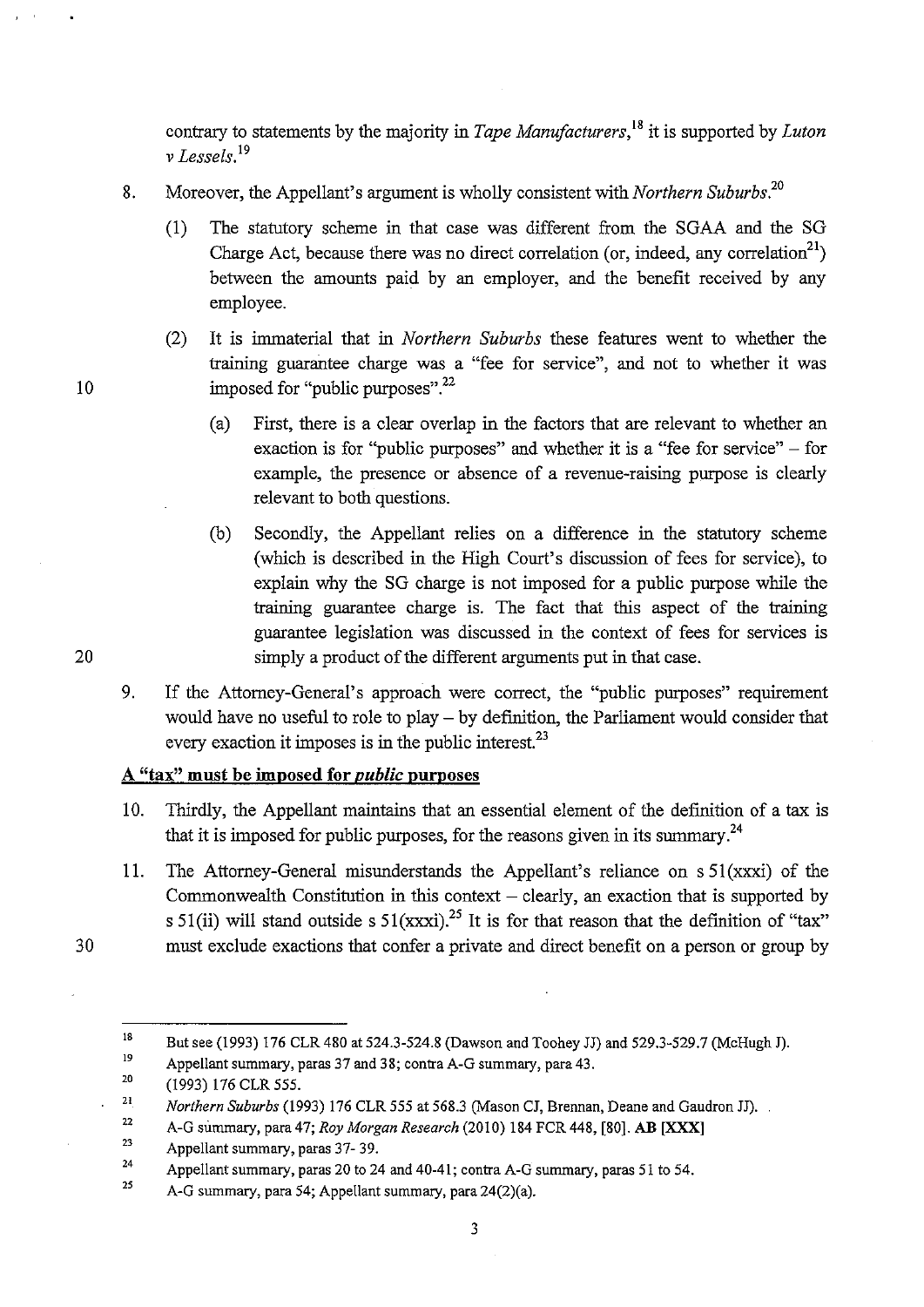compulsory transfer of money from one person for the benefit of another  $-$  these exactions should be subject to s  $51(xxxi)$  and the requirement of "just terms".<sup>26</sup>

#### **Appellant's argument is supported by** *Luton v Lessels*

- 12. Finally, the Appellant reiterates that the proper analysis of *Luton v Lessels* (putting aside the divergent approach of Kirby 1) is that the exaction in that case was not a tax, because it was not imposed for public purposes.<sup>27</sup>
	- (1) The impost in *Luton* v *Lessels* satisfied the other positive attributes of a tax. No judge (apart from Kirby J) held that it was imposed for public purposes.<sup>28</sup>
- (2) If the Court were intending to create a new category of impost that has all the 10 positive attributes of a tax, and none of the negative attributes, but is not a "tax", it could be expected that the Court would say so.
	- 13. In the alternative, however, if *Lutan* v *Lessels* is an example of an impost that has all the positive features of a tax (and none of the negative attributes) but is nevertheless not a "tax", it is submitted that the SG charge is another example of such an impost.
		- (1) The Attorney-General would seek to restrict this new category of imposts that are not taxes to the situation where an impost replaces a pre-existing liability.29 The Appellant accepts that the SG charge does not replace a pre-existing obligation in exactly the same way as the impost in *Lutan* v *Lessels.*
- (2) The Appellant contends, however, that the relevant category is broader, and 20 extends to any impost that confers a private and direct benefit on a person or group by compulsory transfer of money from one person for the benefit of another. Such imposts are not taxes, either because they are not imposed for "public purposes", or because they are a separate category of imposts that have the positive attributes of a tax but are not "taxes".
	- (3) Crucially, the Appellant does not simply rely on the direct correlation between the amounts of SG charge paid into CRF and the amounts paid out for the benefit of employees under Part 8: see para 4 above.<sup>30</sup>
- 14. The Appellant maintains that *Luton* v *Lessels* does overtake *Tape Manufacturers* on some points of principle, even though the latter decision was distinguished in *Lutan* v *30 Lessels* and not formally overruled.3l In particular, *Lutan* v *Lessels* does cast doubt on the broad statement in *Tape Manufacturers* that equates "public purposes" with the public interest. 32

 $\mathbf{t}_i$ 

· .

4

<sup>26</sup>  *Tape Manufacturers* (1993) 176 CLR 480 at 509 (Mason CJ, Brennan, Deane and Gaudron JJ).

<sup>27</sup>  Appellant summary, para 30. Kirby J alone held that the exaction was for public purposes, but held that it was not a tax because it did not have a revenue-raising purpose: (2002) 210 CLR 333 at [109], [121].

<sup>28</sup>  *Cf* A-G summary, para 59 footnote 102.

<sup>29</sup>  See A-G summary, para 59.

<sup>30</sup>  Appellant summary, paras 16(2) and 42 to 45; cf A-G summary, paras 56 and 57.

<sup>31</sup>  Appellant summary, paras 31 and 32.

<sup>32</sup>  (1993) 176 CLR480 at 504-505 (Mason CJ, Brennan, Deane and Gaudron JJ).